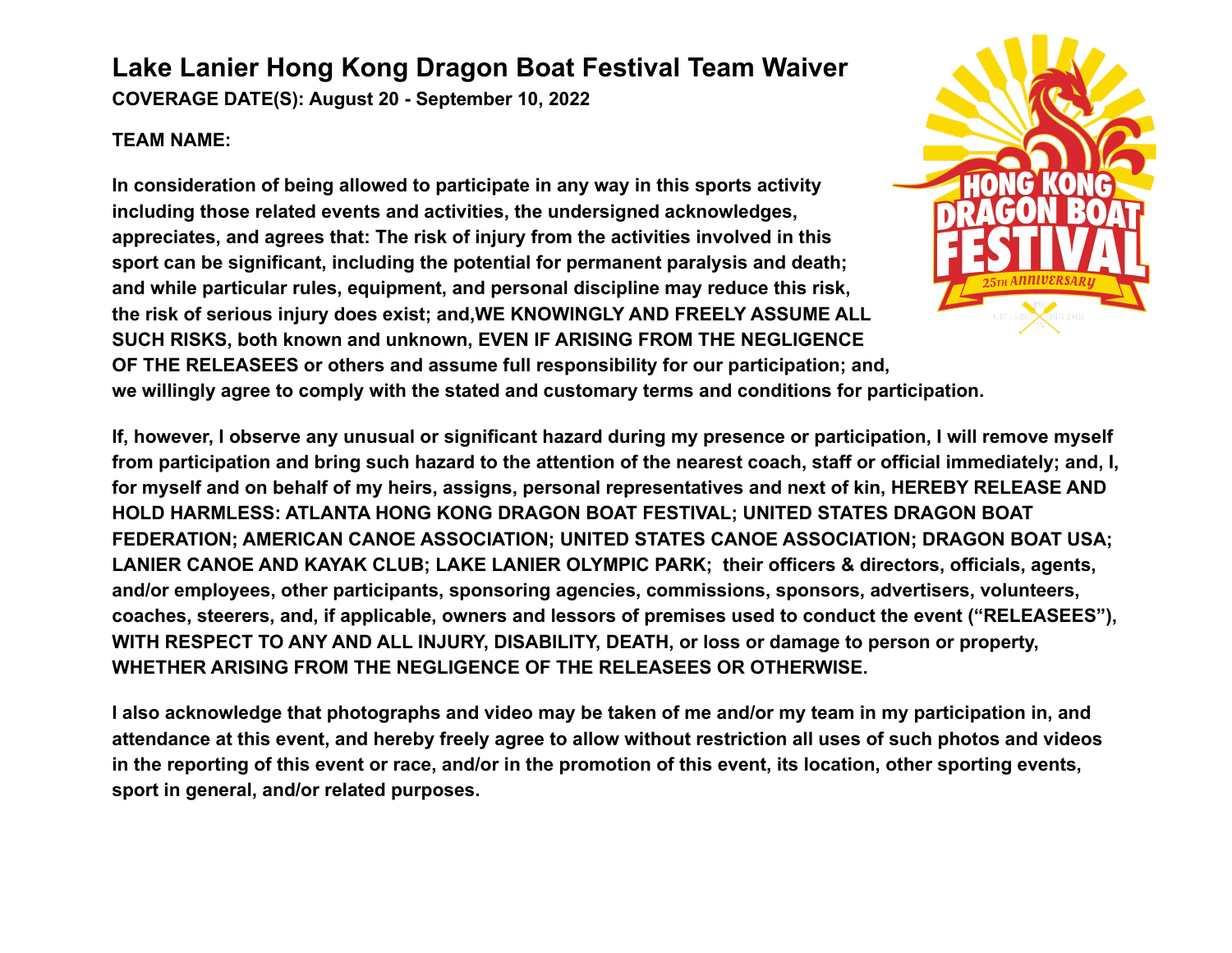**MINORS - UNDER 18 YRS: FOR PARTICIPANTS OF MINORITY AGE (UNDER AGE 18 AT THE TIME OF REGISTRATION) This is to certify that I, as parent/legal guardian with legal responsibility for this participant, do consent and agree to his/her release as provided above, of all the Releasees, and, for myself, my heirs, assigns, and next of kin, I release and agree to indemnify and hold harmless the Releasees from any and all liabilities incident to my minor child's involvement or participation in these programs as provided above, EVEN IF ARISING FROM THE NEGLIGENCE OF THE RELEASEES, to the fullest extent permitted by law. I further agree to the photographic and video release set forth above.**

**Novel Coronavirus or COVID–19: Said Organizations listed above work jointly to protect the participants, staff and volunteers from Novel Coronavirus, or COVID–19. To this extent, we will be following local, state and / or the Center of Disease Control (CDC) guidelines in order to reduce the spread of Novel Coronavirus, or COVID–19. Please be aware that the guidelines can change (and have changed over the course of this pandemic).**

**Because this event is open for many individuals, I recognize that I can be at higher risk for contracting Novel Coronavirus, or COVID–19. If we all work together, we can overcome the spread of this virus as well as other infectious diseases. We welcome you to our event. By signing below, you agree to comply with the rules, policies, procedures and instructions of the event staff and volunteers. Failure to comply with the written or verbal instructions from staff or volunteers may result in your removal from the premises.**

- ❏ **Each member can swim 100 yards and can tread water for up to 10 minutes wearing a Personal Floatation Device**
- ❏ **Participants will properly wear a Personal Floatation Device while paddling**
- ❏ **Certain risks exist with dragon boat racing including, though not limited to: sudden adverse and/or severe weather, exposure to the elements, capsizing, collision with other watercraft, and drowning. Such risks, as well as unexpected or unforeseen events or conditions could lead to physical injury or death.**

**WE HAVE READ THIS RELEASE OF LIABILITY AND ASSUMPTION OF RISK AGREEMENT, FULLY UNDERSTAND ITS TERMS, UNDERSTAND THAT WE HAVE GIVEN UP SUBSTANTIAL RIGHTS BY SIGNING IT, AND SIGN IT FREELY AND VOLUNTARILY WITHOUT ANY INDUCEMENT.**

| <b>TEAM CAPTAIN NAME:</b> | <b>EMAIL:</b> |
|---------------------------|---------------|
|                           |               |

**TEAM CAPTAIN PHONE ON RACE DAY:** SIGNATURE:

| <b>GNATURE:</b> |  |
|-----------------|--|
|-----------------|--|